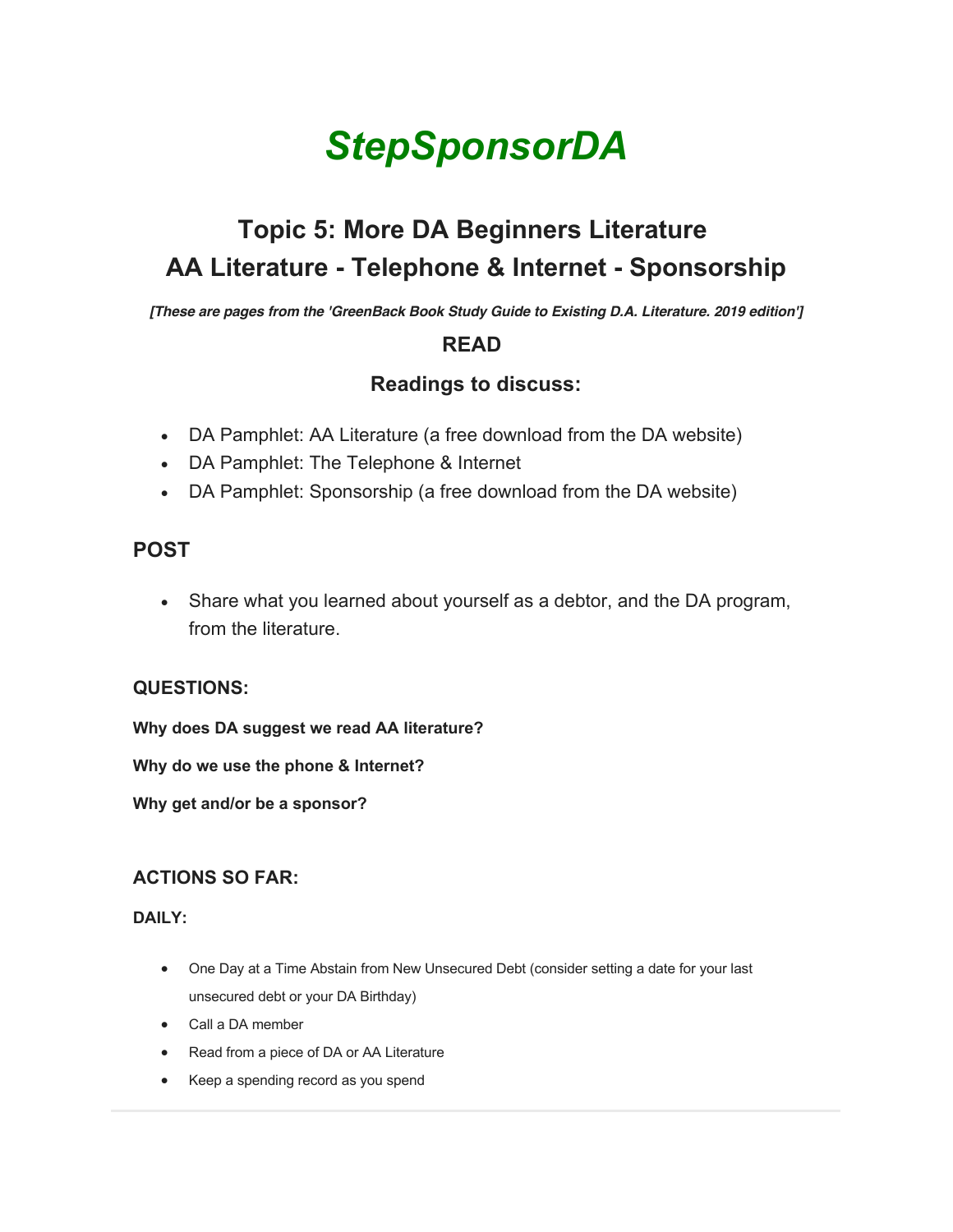- Pray for willingness to work your DA program (DA Bookmark Prayers)
- Spend some time on the action items in this study each day as you can, at least 15-20 min or more. *Let whatever amount of time you have be good enough. Keep coming back.*

#### **WEEKLY:**

- Attend at least one solution-oriented DA meeting listen for the DA concepts
- Listen for program-working members of your meetings and ask for their phone numbers or email addresses
- Ask around your "Home" meeting for a sponsor or DA phone partner

#### **WE HAVE READ SO FAR:**

- Download "15 Questions" from the website www.debtorsanonymous.org
- Download "12 Signs of Compulsive Debting,"
- Introduction to DA: Read discuss the basic "Debtors Anonymous" Pamphlet.
- From the DA website, www.debtorsanonymous.org, download read the "Getting Started" page, which can be found on the drop menu that reads "Can DA Help you?"
- DA Printed Pamphlet Record Keeping
- A Brief History of DA may be found on www.debtorsanonymous.org under the drop menu entitled: "About DA"
- This piece is also published in the beginning of the second edition of the DA Book: "A Currency of Hope."
- Also, read the "Introduction to the second edition" in the same book.
- The San Diego Statement, a statement of DA Purpose made at the 2006 World Service Conference
- DA Pamphlet: "Meetings"
- DA Pamphlet: AA Literature (a free download from the DA website)
- DA Pamphlet: The Telephone & Internet
- DA Pamphlet: Sponsorship (a free download from the DA website)

#### **Spend some time on the READINGS in this study each day as you can, at least 15-20**

**min or more.** *Let whatever amount of time you have be good enough. Keep coming*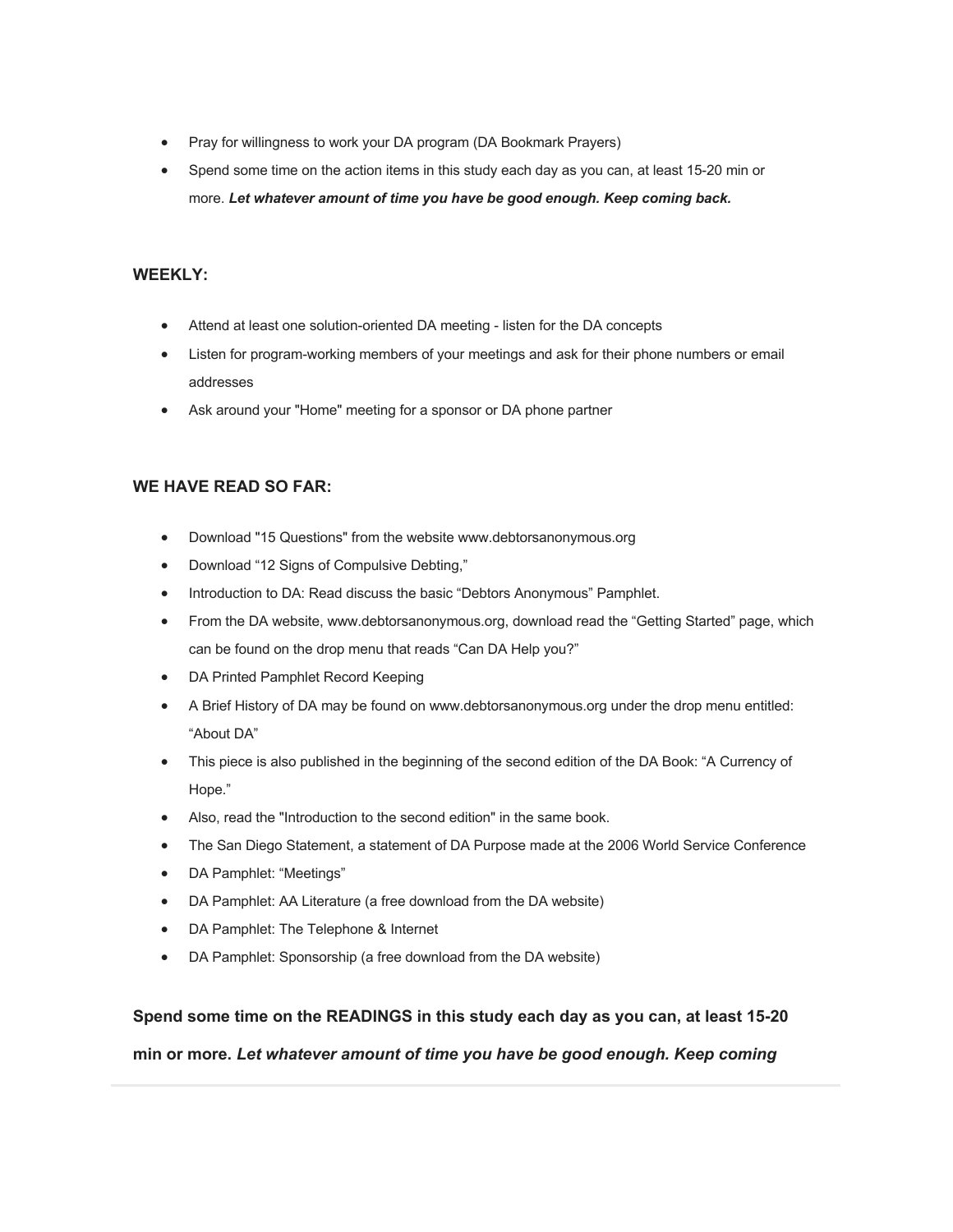*back.*

#### **UP NEXT: TOPIC 6 STEP 1**

**Read AA BIG BOOK title page through page 43.**

**Read in DA Pamphlet "12 steps of DA" Step One.**

**Read in DA Booklet " DA 12 steps" Step One.**

**Reference - Page number comparisons for:**

**"Twelve Steps of Debtors Anonymous" Booklet (Booklet) & 12-12-12 Debtors** 

**Anonymous Book (Paperbound, at least)**

|         | <b>Booklet</b> | 12-12-12 Book              |
|---------|----------------|----------------------------|
| Step 1  | $1-8$          | $3-9$                      |
| Step 2  | $9 - 15$       | $10 - 15$                  |
| Step 3  |                | 16-20 pr p19 16-19 pr p 19 |
| Step 4  | 21-24          | $20 - 23$                  |
| Step 5  | $25 - 29$      | 24-27                      |
| Step 6  | $30 - 32$      | 28-30                      |
| Step 7  | 33-37 pr p36   | 31-34 pr p 33              |
| Step 8  | $38 - 42$      | $35 - 38$                  |
| Step 9  | 43-51          | 39-46                      |
| Step 10 | $52 - 55$      | 47-50                      |
| Step 11 | 56-60          | $51 - 55$                  |
| Step 12 | 61-68          | 56-62                      |